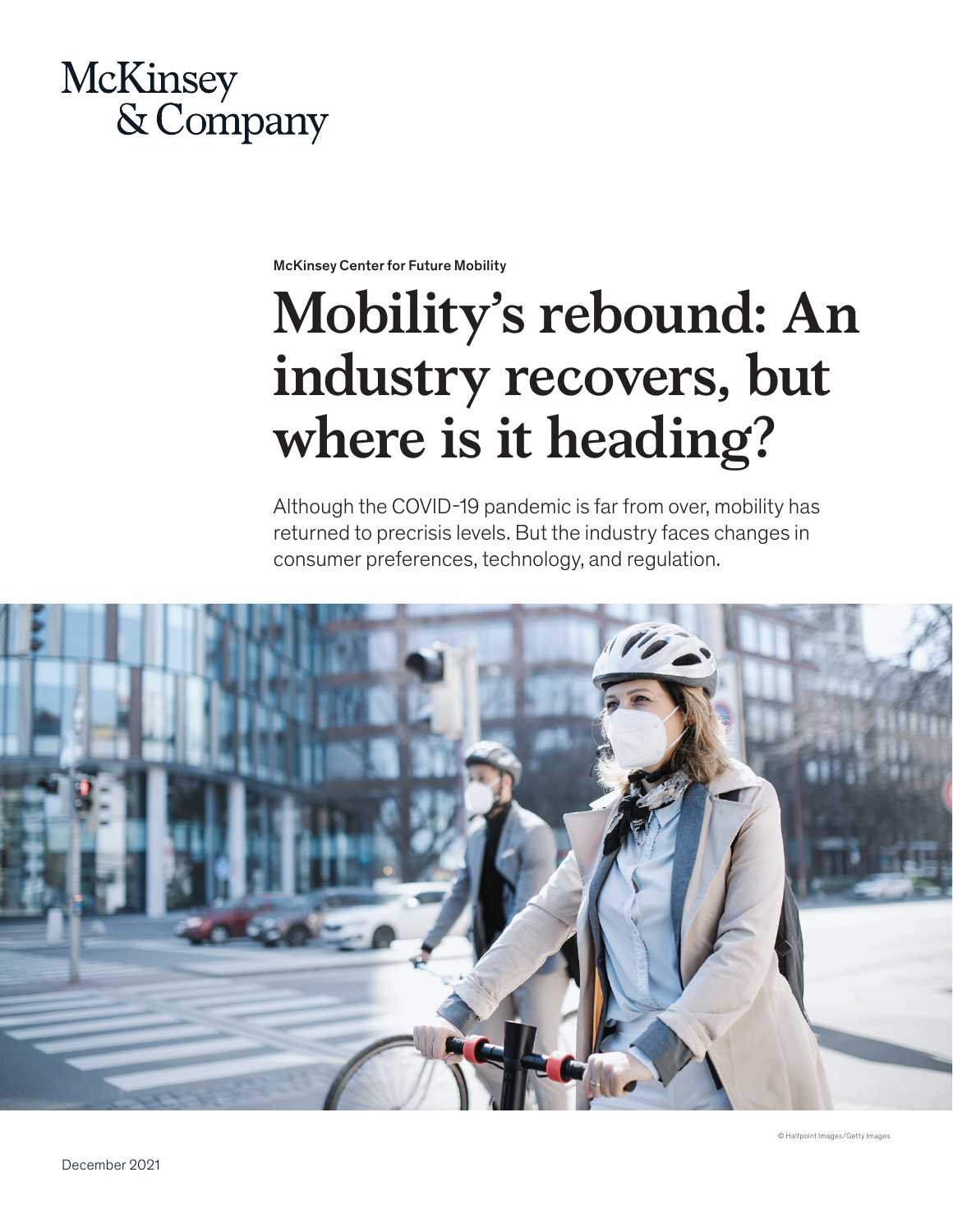The automotive and mobility industries have been among the hardest hit during the COVID-19 pandemic, yet mobility has recently reached precrisis levels again in many regions of the world.

While international travel is recovering slowly, regional and everyday mobility is returning to pre-COVID-19 levels. However, the situation remains fragile amid the ongoing pandemic, and the mobility industry must now navigate an emerging and potentially very different "next normal."

This year has been characterized by uncertainty for not only the end user but also individual companies, first and foremost through a supplychain challenge unseen in recent years. The supply of semiconductors—a central component to nearly every vehicle on the road today—has been shaky, with the auto industry being hit particularly hard. Moreover, sustainability and the decarbonization of the overall supply chain calls for a significant overhaul of existing industry processes and structures.

Yet 2021 has also been a year of unforeseen momentum for the mobility industry on several accounts: new forms of cooperation for expanding into adjacent areas of the supply chain are at the top of many board agendas, and there are a number of examples of newly found confidence in the move to the next normal in mobility:

- Disrupters launched long-anticipated models (for example, Lucid delivered the first batch of its Dream Edition vehicles in the fourth quarter of 2021) and aimed for strong IPOs (Rivian, for example, had a \$90 billion valuation at the company's opening day in November).
- Chinese OEMs entered Europe confidently (for example, NIO launched in Norway at the end of September; similarly, Aiways, BYD, Dongfeng Motor, Great Wall Motor, and SAIC Motor also entered Europe).

— Advanced air mobility saw a massive surge in investments, amounting to almost \$6 billion by October 2021.

What's more, there were several acquisitions in the shared-micromobility space this year, totaling nearly \$700 million.

This tremendous momentum can best be observed in the solidifying shifts in consumer preferences, technologies in the market, and regulatory actions around the globe:

- *Consumer:* Mobility demand is picking up again, and many consumers around the world are beginning to travel more. However, about half of the consumers in McKinsey's recent Global COVID-19 Automotive & Mobility Consumer Survey stated a clear preference to travel less than they did before the COVID-19 pandemic. Additionally, consumers' mobility preferences going forward, including which modes of transport they choose, will also look different.
- *Technology:* New innovations in ACES (autonomous driving, connectivity, electrification, and shared/smart mobility) technology are back in play, with \$70 billion invested in the first half of 2021 alone. Meanwhile, the industry is wrestling with several challenges, from missing semiconductor chips to realizing net-zero vehicles.
- *Regulation:* Major world regions have set ambitious goals for decarbonization—for example, the European Union's "Fit for 55" plan that will require a holistic mobility shift from cars to other means of transport. Moreover, on the local level many cities are pushing ahead with stricter regulations on car usage.

### **Consumer behavior**

While mobility overall is gradually recovering, not all modes of transport have returned to pre-COVID-19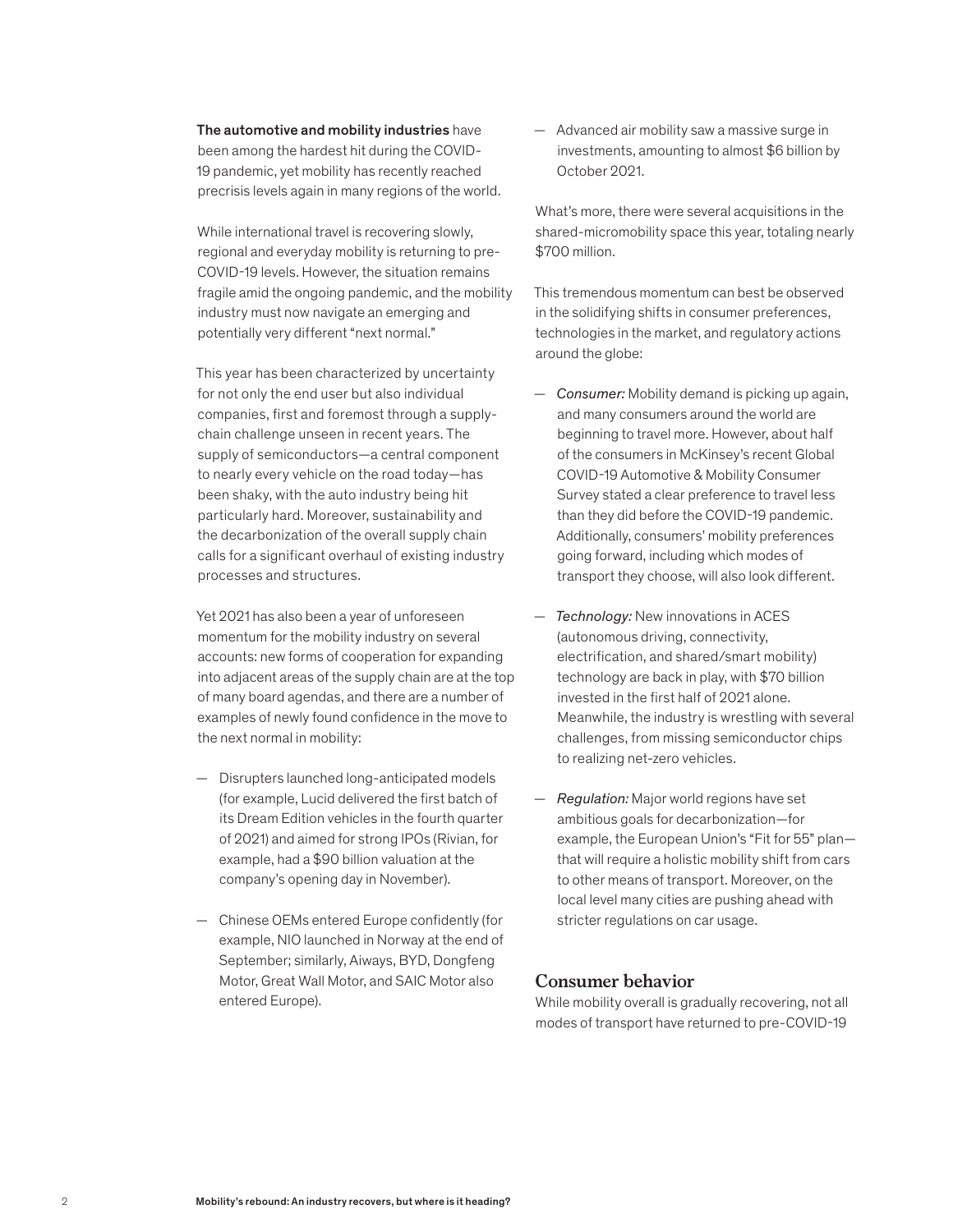levels in all regions. Usage of shared-mobility services and public transit is picking up significantly around the globe, but the recovery is slower in regions where commuters continue to work more from home. The following are some of the key findings around consumer behavior from the global mobility survey:

- About 51 percent of global respondents said that they intend to travel less than they did before the pandemic. However, mobility is increasing gradually and at different rates in certain areas, with the fastest recovery occurring in the United States.
- The regular use of public transport has picked up significantly compared with late 2020. Shared modes of transport (especially micromobility services) are now above pre-COVID-19 levels.
- Public transport and shared-mobility modes are considered more or less safe again with regard to COVID-19 infection.
- The frequency of commuting trips is recovering at different rates. Around the world, expectations differ about commuting patterns and workplace scenarios in the next normal (Exhibit 1).

Since the start of the pandemic, private transportation has been the preferred mode of mobility for many people around the world. This trend is still observable through 2021, although shared modes of transport have gained market share again. For instance, micromobility options both shared and owned smaller vehicles, from e-kickscooters to e-bikes—have recently become more popular as many cities around the globe

#### Exhibit 1

# Respondents expect different commuting habits and workplace changes in the in the next normal, depending on the region. **next normal, depending on the region.**





Expected share of time spent at workplace, post-COVID-19, % of respondents

Source: McKinsey Global COVID-19 Automotive & Mobility Consumer Survey, June 2021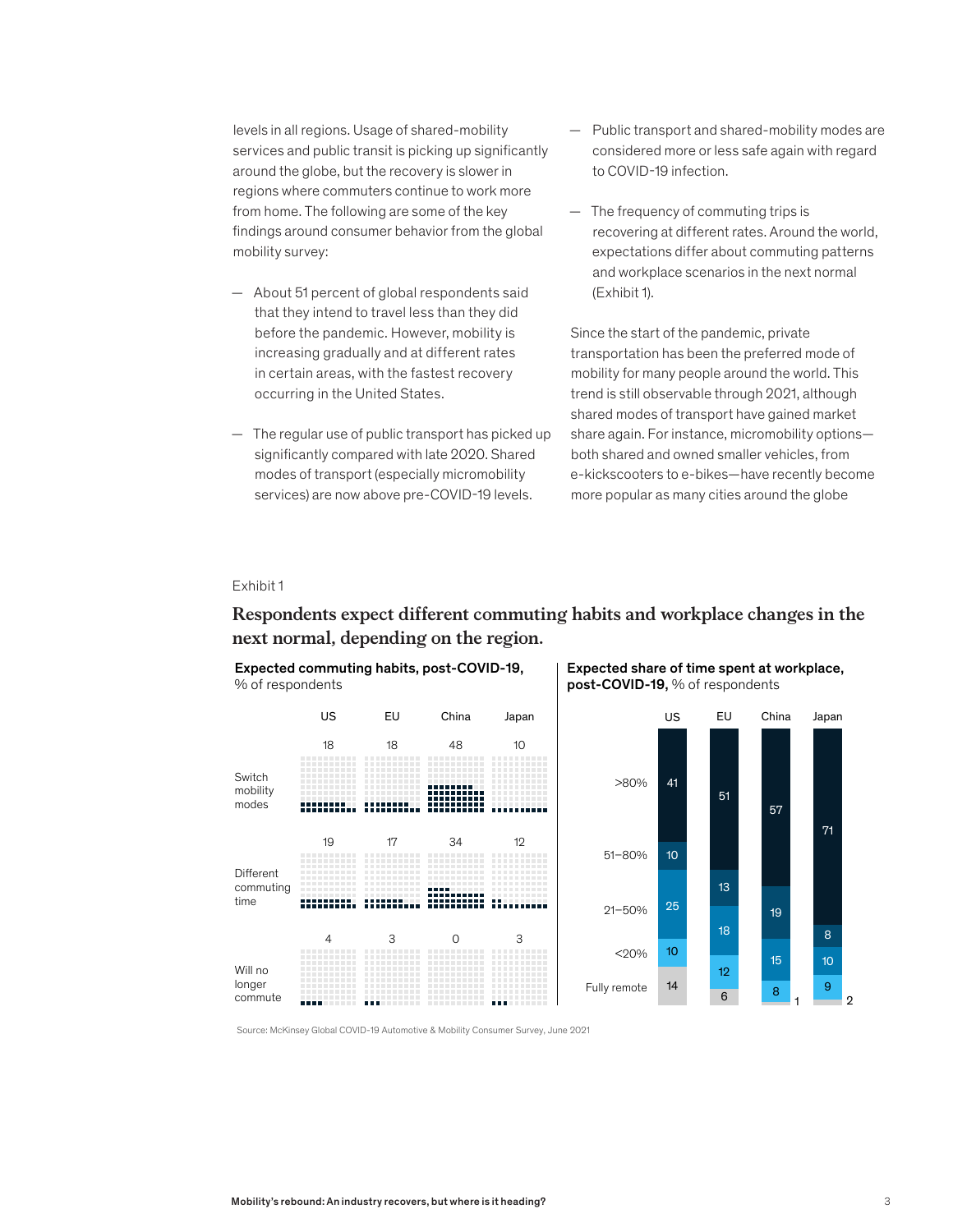have increased their efforts to reduce the number of vehicles. Robo-taxis, the big game changer in shared mobility, have seen pilots in 2021 and will likely gain traction in 2022.

Turning to private cars, there are two interesting developments. First, the electric vehicle (EV) has become more mainstream in 2021, partly the result of a wider range of available models, more consumers preferring greener options of transport, and greater public support for buying EVs. This trend is gaining speed. In September 2021, the bestselling car in Europe was, for the first time, a batteryelectric one. And one pure EV player announced profit margins that have so far been seen only in the sports-car segment of the automotive industry. By 2035, the largest automotive markets in the world will be fully electric (Exhibit 2).

The second development relates to new forms of ownership, which are gaining ground in the

automotive industry. Consumers still value having constant access to a vehicle, so offerings such as short-term leasing and subscription models will see higher penetration levels in 2022.

### **Technology developments**

Technology played a substantial role in spurring innovation in the auto and mobility industries in 2021. Investors have poured more than \$300 billion in external investments into mobility technologies since 2010; and after a slight pause in 2020, 2021 has seen significant traction. In the first six months of 2021, almost \$70 billion was invested in mobility technologies, the highest value ever and twice the amount invested in the same period in 2020.

Three technology trends stand out. The first is advanced air mobility, where new and established players are racing to develop and win the market for future-air-mobility solutions. Funding has

### Exhibit 2

# By 2035, the largest automotive markets will be fully electric. **By 2035, the largest automotive markets will be fully electric.**

#### Electric-vehicle sales as a % of total new passenger-vehicle sales, $1\%$



1 Includes battery electric vehicles, fuel cell electric vehicles, and plug-in hybrid electric vehicles. <sup>2</sup>Most likely scenario under which consumer adoption will exceed regulatory targets. <sup>3</sup>Scenario under which currently expected regulatory targets will be met. Source: EV-volumes.com; ICCT; IHS Markit; McKinsey analysis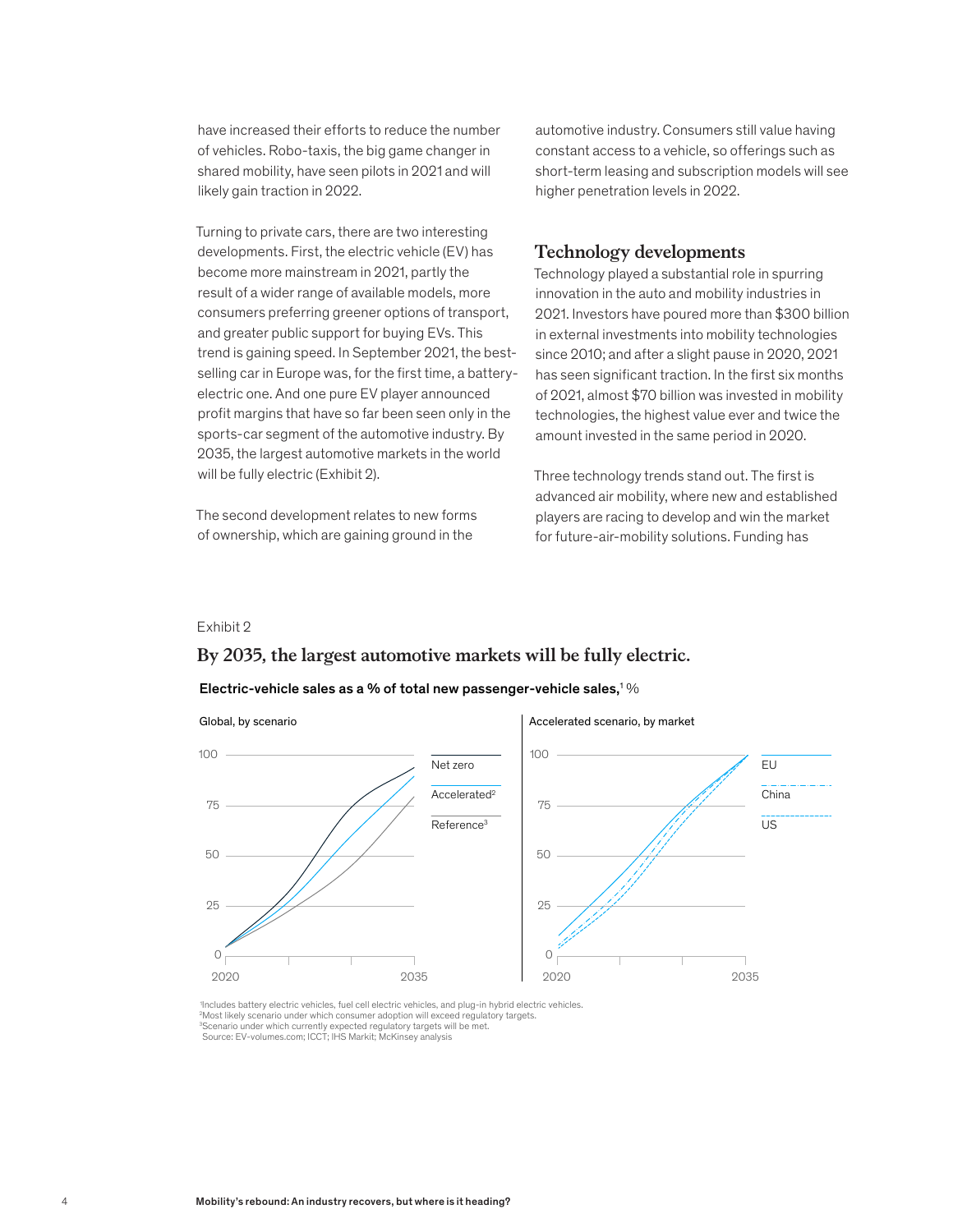accelerated tremendously in the past three years, with hardly a week passing without a new order, deal, or announcement from a special-purpose acquisition company (Exhibit 3).

The second trend, the push into digital-vehicle technology, has also accelerated, both in terms of software and the underlying hardware. As a result, the autonomous-chip market is growing rapidly (Exhibit 4).

In a related shift, cars are increasingly becoming software on wheels, and the race toward unlocking the value potential from connectivity is also under way. By 2030, nine automotive use cases involving connectivity will have the potential to deliver \$250 billion to \$400 billion in value (Exhibit 5).

The third technology trend involves carbon emissions, since the auto industry has increasingly made decarbonization a priority, with a focus on decarbonizing not only the product (for example,

#### Exhibit 3

# Funding for future-air-mobility solutions has accelerated significantly in recent years. **recent years.**

#### Total venture capital and attributed R&D funding, and announced SPAC mergers,<sup>1</sup> as of May 31, 2021, \$ billion



1 Total includes \$1.5 billion in internal investment from Hyundai in 2020. SPAC = special-purpose acquisition company. Source: S&P Global Market Intelligence; McKinsey analysis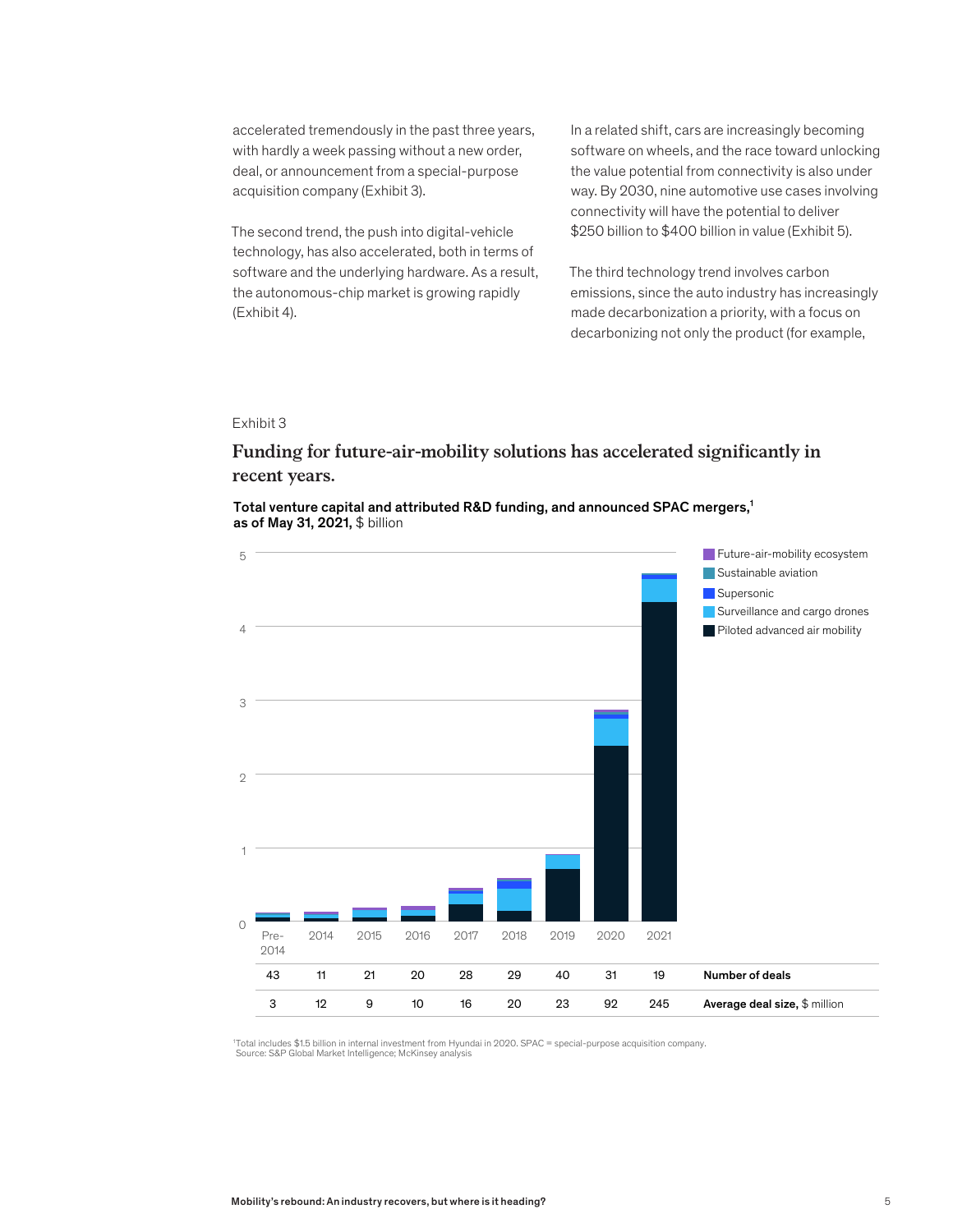### Exhibit 4

# The autonomous-chip market is expected to nearly triple by 2030. **The autonomous-chip market is expected to nearly triple by 2030.**



Autonomous semiconductor market, \$ billion

Source: IHS Markit; McKinsey Center for Future Mobility

# Exhibit 5

# Nine automotive use cases have the potential to deliver \$250 billion to **Nine automotive use cases have the potential to deliver \$250 billion to**  \$400 billion in value by 2030. **\$400 billion in value by 2030.**

#### Relative value pool in 2030, by use-case cluster



Source: McKinsey Center for Future Mobility

by creating more battery electric vehicles) but also the automotive production process for all vehicles. Efforts in this area could decrease emissions significantly (Exhibit 6).

### **Regulatory framework**

Regulation has and always will remain a major driver for the mobility industries. In 2021, there was a massive acceleration in decarbonization efforts, from the European Union's "Fit for 55" program

to plans by the new US administration to support the use of EVs. However, decarbonization is not a task for the automotive industry alone; society and regulators need to take a systemic view to get it right—from the battery value chain to charging infrastructure, as well as the needed reskilling of the workforce.

On a more local level, cities have intensified their push to disincentivize individual car usership, as they begin to more actively define their mobility.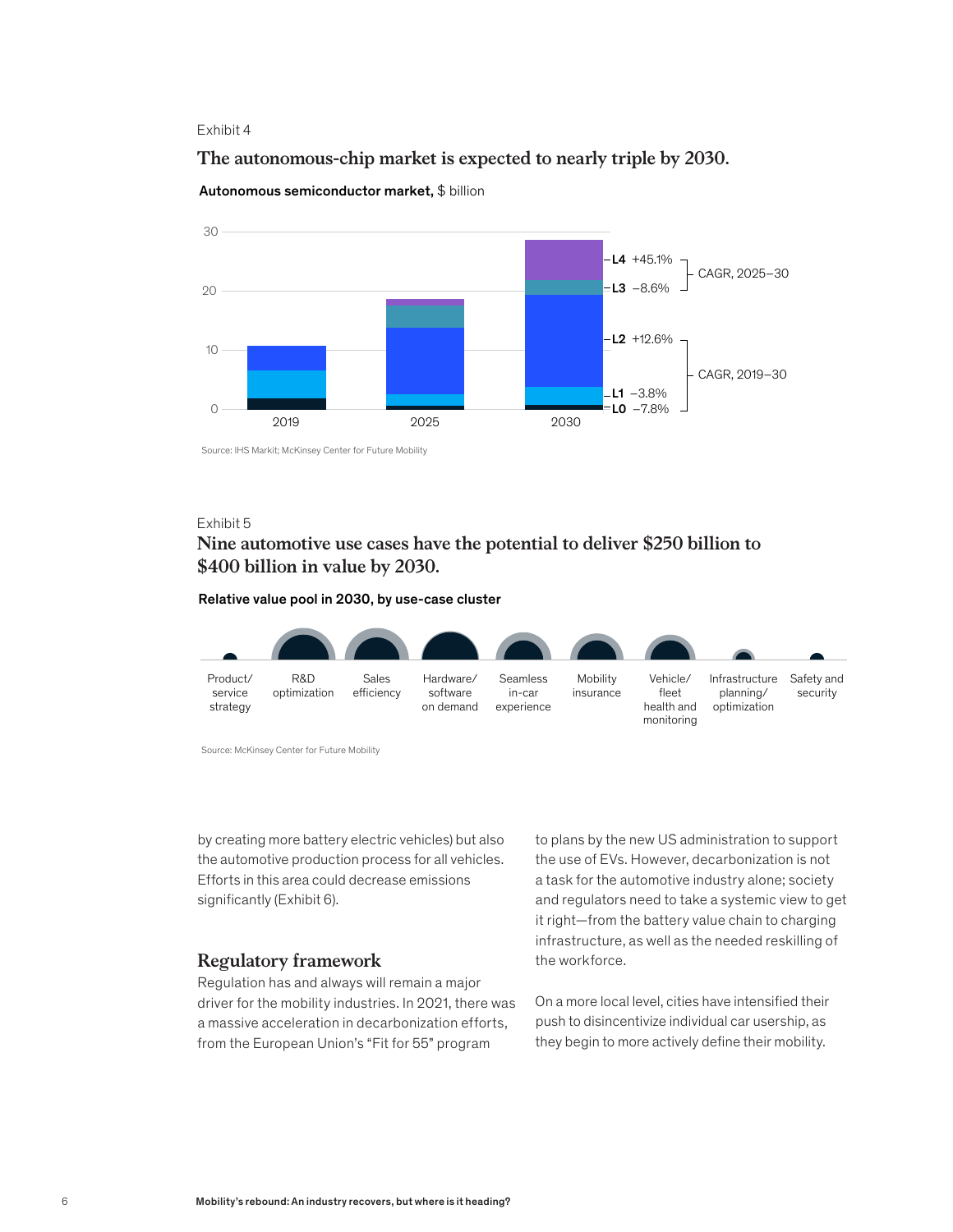#### Exhibit 6

Mobility players' efforts to reduce carbon emissions can help keep the global temperature increase under 1.5°C. **temperature increase under 1.5°C.**

Cumulative  $CO<sub>2</sub>$  emissions from road transport, 2021–50, gigatons



Paris, for example, has announced that it will reduce the number of parking spaces on urban streets by 50 percent. The new mayor of Rome has published plans to increase parking rates and decrease freeparking space in an effort to decrease car usage. Other cities plan to incentivize micromobility—for example, London, which invited companies to bid to participate in e-scooters trials in 2020, or Copenhagen, which has overturned its e-scooter ban after launching new regulation. Moreover, many cities—including Paris, as well as some German

cities and Spanish municipalities—have announced efforts to decrease the maximum speed limit in dense urban areas from 50 kilometers per hour to 30 kilometers per hour.

The increased regulatory focus on climate change, including consumer incentives to purchase EVs, will have wide-ranging effects (Exhibit 7). For instance, more chargers will be needed, and electricity demand will likely increase as well.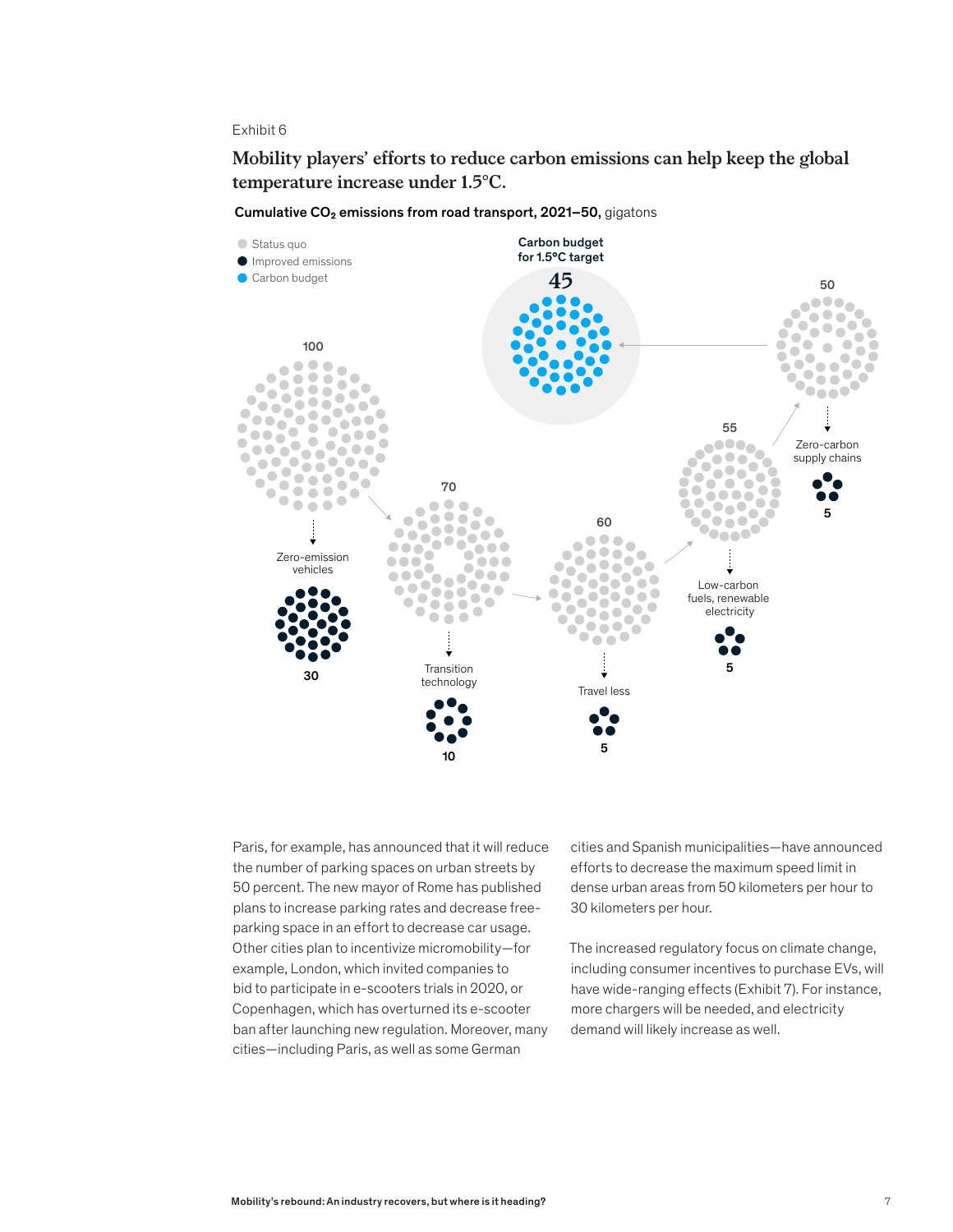### Exhibit 7

# The e-mobility transformation will disrupt more than the automotive industry. **The e-mobility transformation will disrupt more than the automotive industry.**

Accelerated scenario for sales of passenger electric vehicles (EVs), EFTA, $^{\rm t}$  2030 $^{\rm 2}$ 



1 European Free Trade Association.

Other important regulatory issues involve cybersecurity and software. Mobility players must integrate security into their processes and build capabilities to react quickly to security incidents and to be able to fix issues through software updates (over the air or through dealerships). Under the World Forum for Harmonization of Vehicle Regulations (WP.29), part of the UN Economic Commission for Europe (UNECE), more than 60 markets have introduced mandatory cybersecurity practices in the type-approval process, starting in 2022.

Finally, automated driving is attracting increased regulatory attention. UNECE has issued some guidelines about this, including strict safety requirements for passenger cars that use automated lane-keeping systems (ALKS). When activated, these systems assume control of the car and thus must be extremely safe. The ALKS regulations represent the first binding international regulation on so-called level-3 vehicle automation.

### **Further developments**

The mobility industry remains dynamic, even beyond the core trends laid out in this report. Incumbents in century-old industries (such as automotive and steel production) are working together with newcomers. For instance, H2 Green Steel, a new Swedish company aiming to produce carbon-free steel, has been supported by Daimler and Volvo. Similarly, European OEMs are partnering to scale up the much-needed infrastructure required for charging technology. Porsche and Croatian EV disruptor RIMAC have agreed to set up a joint venture that incorporates Bugatti.

New entrants are injecting considerable financing, enriching the industry. For example, consider the IPOs from special-purpose acquisition companies such as Arrival, Charge Point, Joby Aviation, and Lucid. The intensifying competition in this space is extending into more traditional parts of the industry. Chinese EV players, for example, are not only winning market share in their home market but also launching their models in other regions of the world.

<sup>2</sup> Includes battery electric vehicles, fuel cell electric vehicles, and plug-in hybrid electric vehicles.

<sup>&</sup>lt;sup>a</sup>lncludes electric drive, battery packs, power electronics, and thermal management.<br>\*Assumes an ideal EV–charger ratio of 10:1 and refers to public chargers, including chargers in multifamily homes.<br><sup>5</sup>Assumes an average

Assumes an average gigafactory with annual capacity of 25 gigawatt-hours. Source: EU Regulation 2019/631 amendments; McKinsey analysis